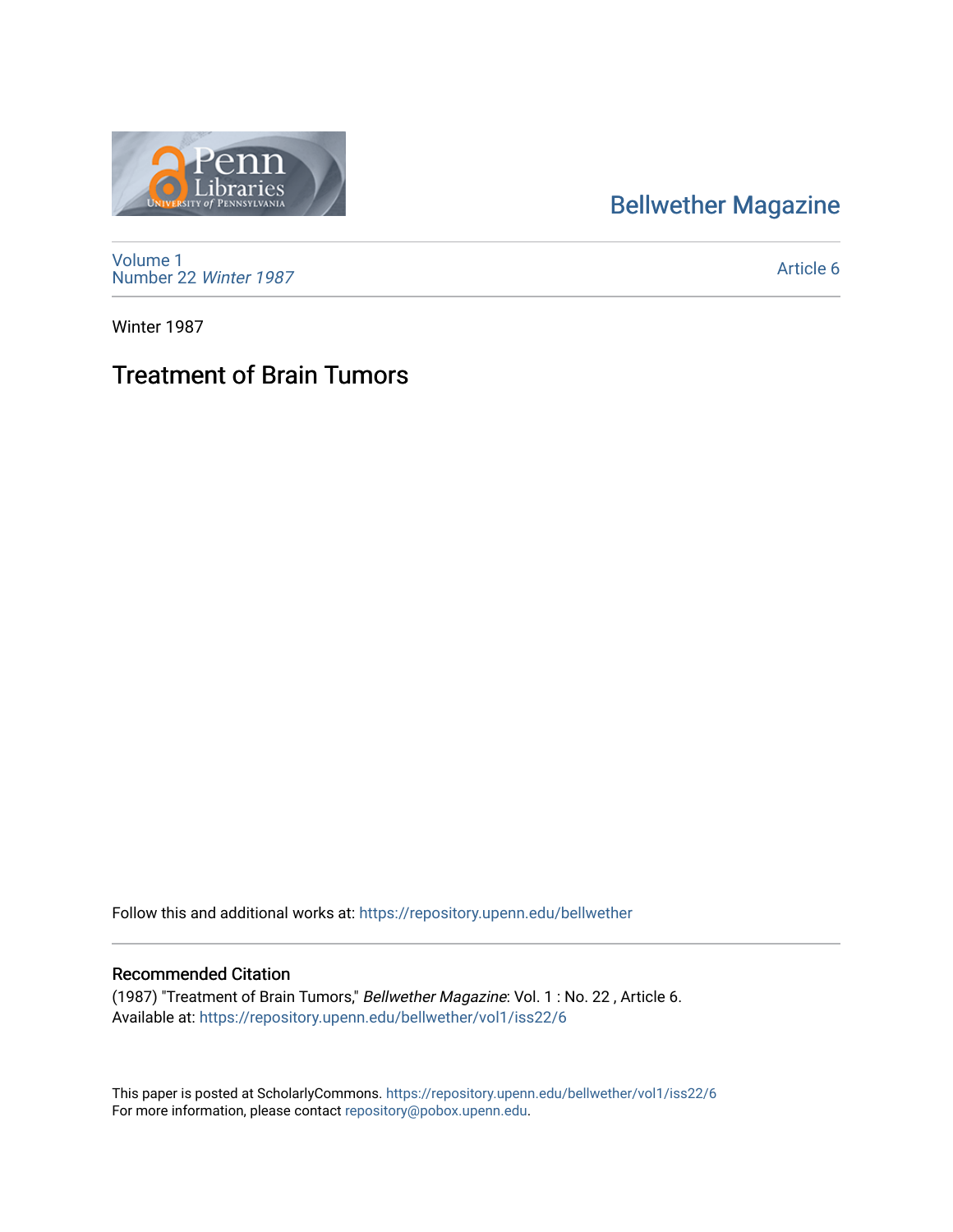**Treatment of Brain Tumors** 

ntil recently, the diagnosis of a brain tumor in a dog or cat meant that nothing could be done to prevent the disease from taking its course. But that is slowly changing. Veterinarians at teaching institutions are borrowing from human medicine and are treating brain tumors in small animals agressively.

"We are taking the human protocol and are adapting<br>it to our patients," said Dr. Betsy Dayrell-Hart, a neurologist and lecturer in medicine at the University of Pennsylvania School of Veterinary Medicine. "Human medicine is more experienced with the treatment of brain tuinors, and at VHUP we frequently consult with neurologists from Children's Hospital when we are considering surgery to remove a brain tumor.'

Clinicians at VHUP perform about six brain surgeries on dogs and cats annually. "Usually such surgery is just one clement of the treatment," said Dr. Dayrell-Hart. "Most of the animals also require chemotherapy or radiation treatment or both to reduce or eliminate the tumor. The different specialties cooperate closely in these complex cases.

Treatment is not undertaken lightly. "The top priority is the quality of life the animal will have after treatment," she said, "Will it be able to function normally without pain and will its life be extended by a significant period? We must also consider the owners. Brain tuinor treatment requires a commitment, financially and in terms of time and emotion, during the animal's recuperation period. Many trips to the veterinarian are needed for follow-up treatment, and the owners may have to put up with temporary loss of training and sometimes impaired other functions in the pet. And then, despite all these efforts, treatment is not always successful. However, each animal we treat teaches us something new, enabling us to go a step further with the next case.



CT-scan, pretreatment. Arrows indicate tumor.



**Snapshot of Cindy.** 

Cindy, a six-year-old bullmastiff, is a recent patient of Dr. Dayrell-Hart. She had lymphoma of the brain and underwent surgery, chemotherapy, and radiation therapy. Dr. Dayrell-Hart first met Cindy early one Wednesday morning in April. Cindy had been admitted to VHUP with signs of severe neurologic disease. "She was blind in her rigbt eye, was confused and kept circling. even though she had trouble walking.'

From the history provided by JoAnn Duarte, Cindy's<br>owner, Dr. Dayrell-Hart kaew that Cindy had been healthy until two weeks prior when she suddenly showed signs of depression and failing vision. Tests had ruled out infectious diseases and poisoning as reasons for the symptoms.

Cindy received a thorough physical and then a CT scan to determine the cause of her troubles. "The physical exam is still most important in neurologic cases as it allows us to determine brain function and helps to<br>pin-point the affected area." she said. "Additionally, the scan then helps to precisely locate the troubled area. and it provides visual images of the changes in the brain." Cindy's scan showed an inflammatory area over the left side of her brain. "We treated and stabilized her and sent her home with antibiotics and other medications.

Shortly thereafter. Cindy had seizures which increased in intensity. "We took her back to Penn," said Ms. Duarte. A second CT scan revealed a mass which had formed in the left side of the brain. and it showed that the entire brain had shifted in the skull case due to pressure.

"We knew that we had to perform surgery to relieve<br>the pressure or we would lose the dog," said Dr. Dayrell-Hart. "We also wanted a biopsy to determine the nature of the mass." After the risks of the procedure were discussed. Ms. Duarte opted for the procedure.

'Brain surgeries are difficult operations and take a lot of planning because the brain is so delicate and does not tolerate changes well," said Dr. Dayrell-Hart. One of the biggest dangers is bleeding, and surgeons have to be very careful to avoid blood vessels to minimize bleeding."The physical exam and the CT scan help us locate the affected area, and we can then determine how to approach the surgery." In Cindy's case it wasn't clear whether surgery could even help her due to the shifting of the brain. "In people, this condition is usually fatal.

A neurosurgeon from Children's Hospital (CHOP) took great interest in the case and was present during the operation to offer advice. "We have a close relationship with the specialists at CHOP, and they provide us with the delicate instruments needed for this type of surgery. Our instruments are larger; we hope to eventually acquire our own set." Brain surgery requires special anesthetics and monitoring devices to ensure that the brain does not swell during surgery. "It takes quite a bit of preparation on our part to coordinate such<br>surgery," said Dr. Dayrell-Hart. "The anesthesia team is crucial to the success of the surgery. Dr. Kim N. Olsen headed this team. Cindy was in good physical condition and relatively young compared with our previous patients. So she was a 'good' risk.'

On the day of the surgery, the dog's head and neck were shaved. A long incision was made so skin and<br>muscles could be peeled back. "We try very hard to not damage the muscles and nerves so the animal can have a normal appearance after surgery." The brain of a large<br>dog is about the size of an adult's fist. In Cindy's case, almost half of this mass was affected by the growth.<br>"We drilled a nickel-size hole to relieve the pressure and to perform a biopsy. The tumor location was such that we couldn't remove much of the tumor." During surgery, a pathologist stood by to examine the tissue samples to determine the type of tumor. "It was a puzzle and only later were the tissues identified as a lymphoid tumor, an extremely rate condition when it is<br>only in the brain." The surgery did not go smoothly. The tumor had a great number of arteries supplying it<br>with blood and there was much bleeding. "We had to use suction to remove the blood and electrocautery to close some of the blood vessels. Some were clamped with metal clamps which are still in Cindy's head.'

When the dog woke up from anesthesia, she got up<br>and walked over to her food bowl to eat. "The pressure had been relieved and the hole in her skull provided<br>continued relief," said Dr. Hart. "The muscle mass over the opening was sufficiently thick to protect the brain from external injury.'

"We visited her a few days after the surgery and couldn't believe that she was up and around." said Ms, Duarte. "Of course, she was not out of the woods as it was explained to us that she had a lymphoid tumor in her brain and that radiation therapy and chemotherapy were needed to shrink the remaining tumor. We opted for the treatment as we are extremely attached to the dog and wanted her to get well again."

Primary lymphomas in the brain are very rare in dogs and when they occur in people, they are often fatal," said Dr. Dayrell-Hart. "Usually these growths are secondary to a tumor elsewhere. We checked Cindy and could not lind any evidence of lymphoma anywhere else and concluded that the growth in her brain probably was primary."

The dog was referred to Dr. Ann Jeglum. an oncologist at the School who devised a treatment plan to